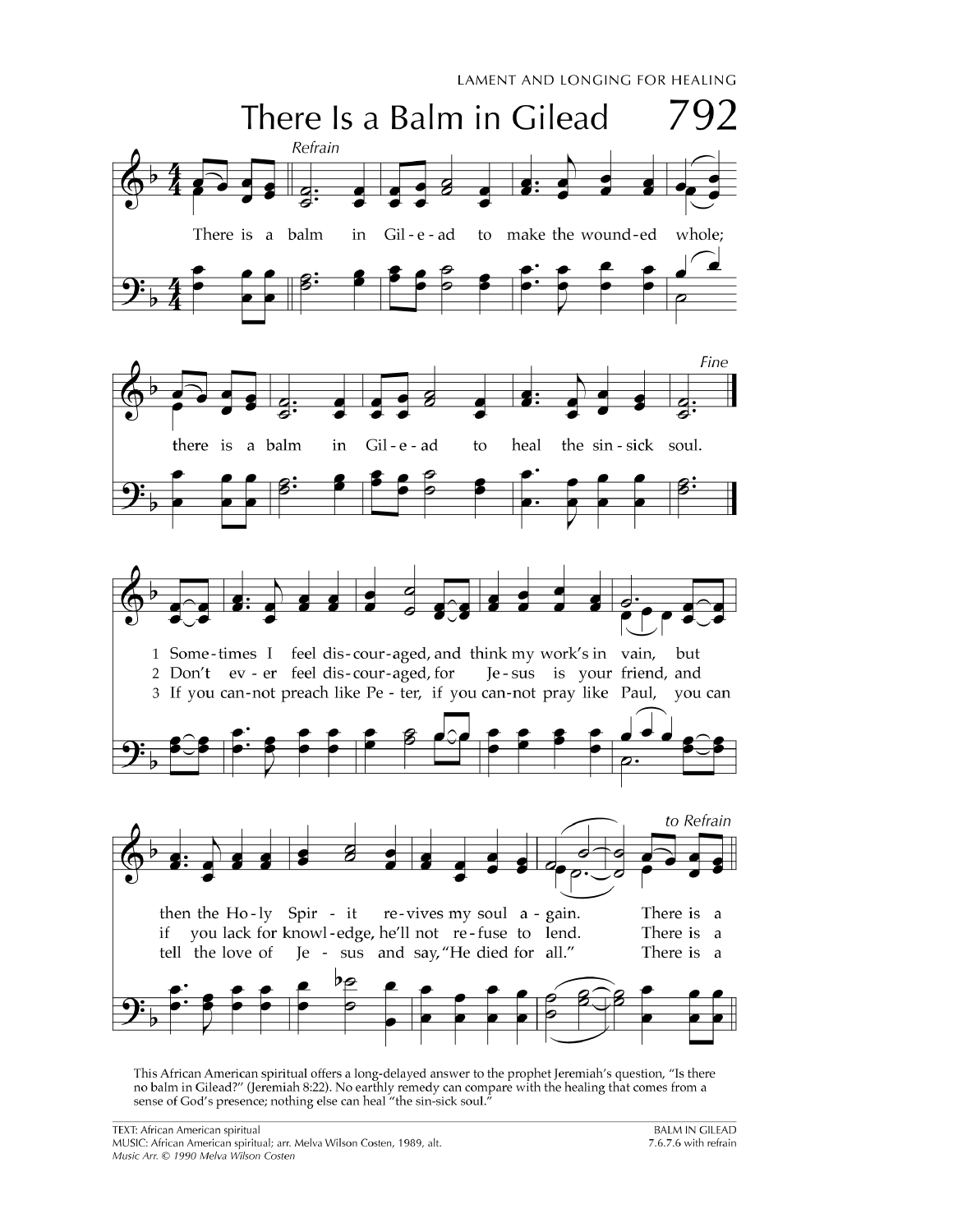

© Copyright 1982 by Full Armor Music and Whole Armor Music. All rights reserved. Used by permission.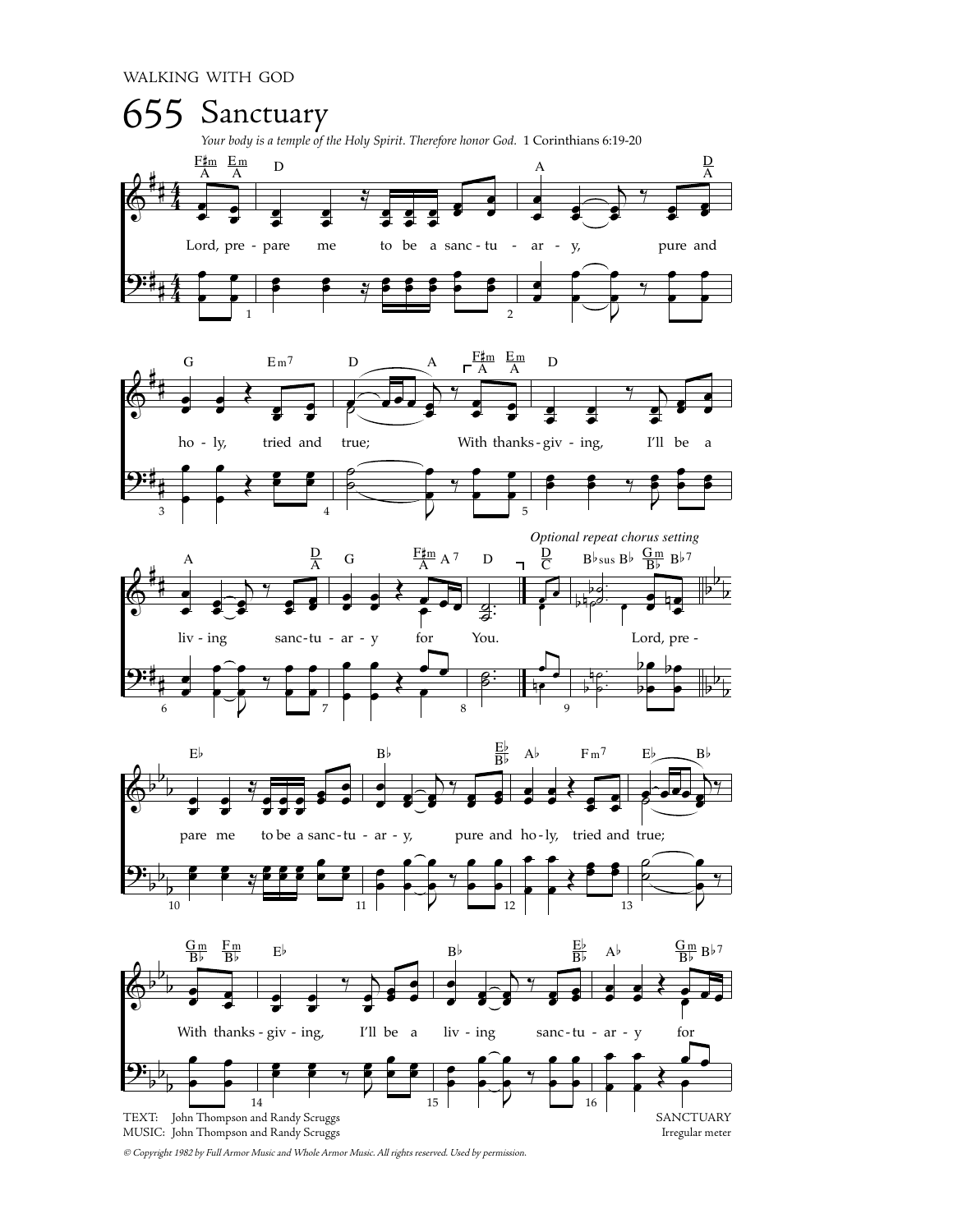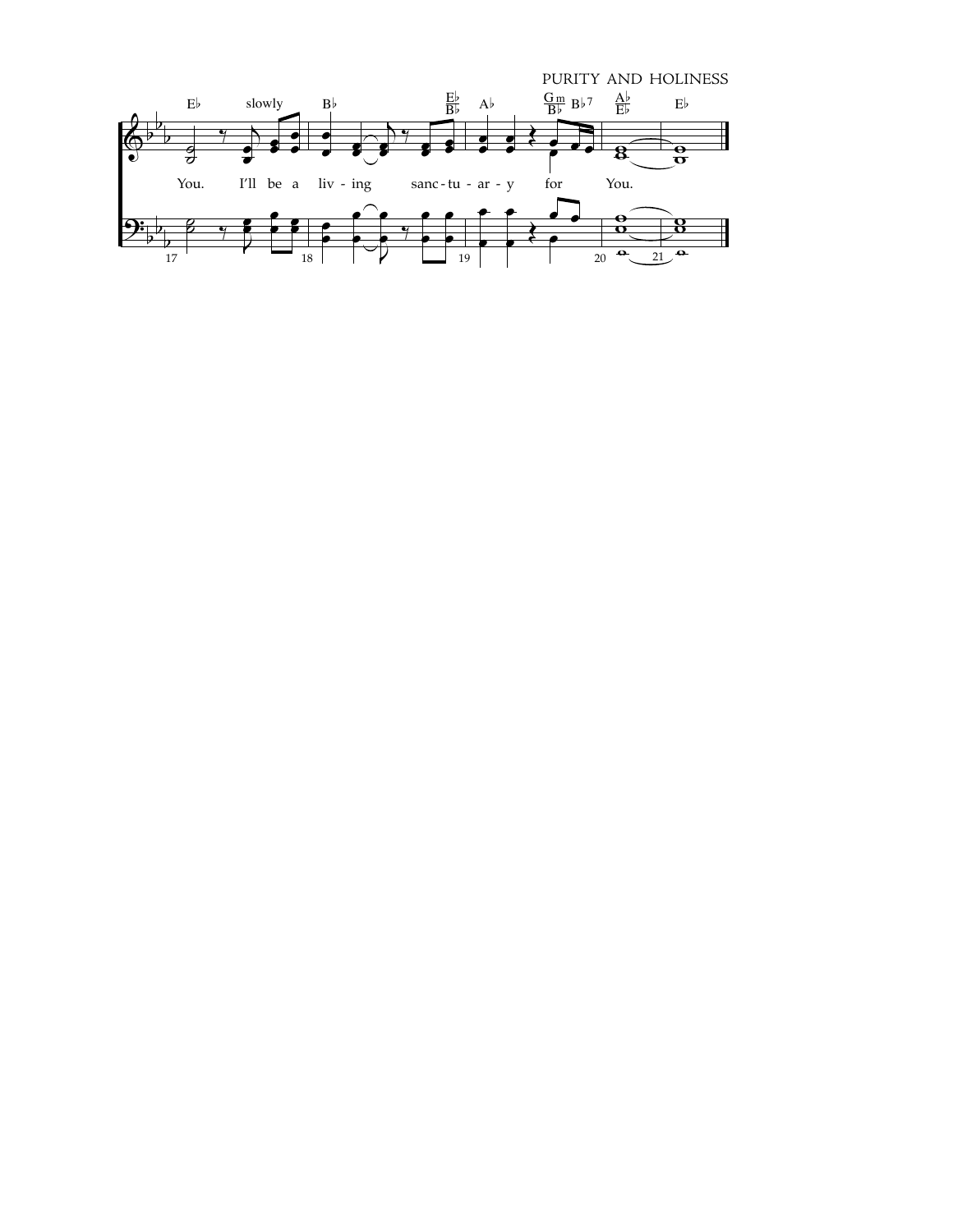JESUS CHRIST: ASCENSION AND REIGN



In joining this 20th-century English paraphrase of Psalm 47-a psalm long associated with Christ's Ascension—with the 16th-century Genevan psalm tune written for a French metrical version, an important affirmation of the continuity of Reformed tradition is being made.